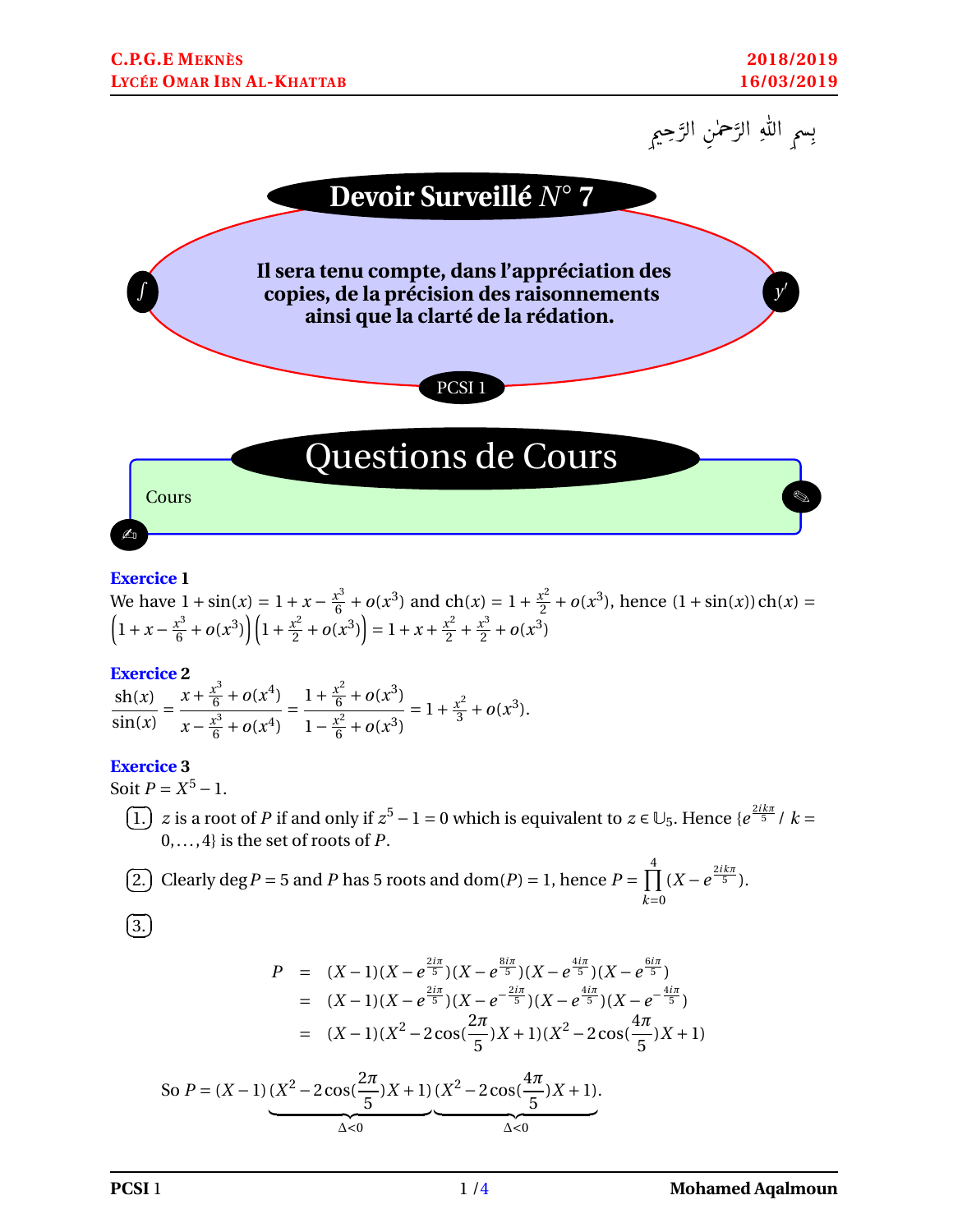$\in \mathbb{R}(X)$ .

 $\overline{G}$ ✝ 4.) The poles of  $\frac{1}{P}$  are all simples and deg  $\frac{1}{P} = -5 < 0$ . Then the form of the decomposition to simples elements is :  $\frac{1}{R}$ *P*  $=\sum^4$ *k*=0 *α<sup>k</sup>*  $X - e^{\frac{2ik\pi}{5}}$ Where  $\alpha_k \in \mathbb{C}$ .

## **Exercice 4** Soit  $F = \frac{X}{(X - 2)(X - 2)}$

$$
(1.2)
$$
 Clearly,  $\frac{X}{(X-2)(X-1)^2}$  is an irreducible form of *F*. Hence *F* has one zero (0), and two poles 1 and 2.

 $\overline{a}$ ✝ 2.)  $\deg F = -1 < 0$ , hence its entire part is null. 1 is a double pole and 2 is simple pole. This justifies the following form :

$$
F = \frac{\alpha}{X - 1} + \frac{\beta}{(X - 1)^2} + \frac{\gamma}{X - 2}
$$

Where  $\alpha$ *,*  $\beta$ *,*  $\gamma \in \mathbb{R}$ *.* 

 $\overline{G}$ ✝ 3.) Calculus of  $\alpha$ ,  $\beta$  and  $\gamma$  :

We multiply by  $(X-1)^2$ , we get *X X* −2  $= \alpha(X-1)+\beta+$  $\gamma$ (*X* − 1)<sup>2</sup>  $\frac{2}{x-2}$ . Now we apply at 1, we get  $\beta = -1$ . We multiply by  $(X-2)$ , we get  $\frac{X}{\sqrt{X}}$  $\sqrt{(X-1)^2}$  $=\frac{\alpha(X-2)}{2}$ *X* −1  $+\frac{\beta(X-2)}{2}$  $(X-1)^2$  $+\gamma$ . Now we apply at 2, we get  $\gamma = 2$ . Finally,  $0 = F(0) = -\alpha + \beta - \frac{\gamma}{2}$  $\frac{\gamma}{2}$ , hence  $\alpha = -2$ .

# **PROBLÈME Étude d'une fonction et suite**

Dans tout le problème, *f* désigne la fonction définie sur ]− *π*  $\frac{\pi}{2}, \frac{\pi}{2}$  $\frac{\pi}{2}$ [ par  $f(x) = x + \tan(x)$ .

## **Première partie : Étude de la fonction** *f*

 $\overline{G}$ ✝ 1.)  $f(-x) = -x + \tan(-x) = -x - \tan(x) = -f(x)$ , so *f* is an odd function.

$$
\text{(2.) } \tan(x) = \frac{\sin(x)}{\cos(x)} = \frac{x - \frac{x^3}{6} + o(x^3)}{1 - \frac{x^2}{2} + o(x^3)} = (x - \frac{x^3}{6} + o(x^3))(1 + \frac{x^2}{2} + o(x^3)) = x + \frac{x^3}{3} + o(x^3). \text{ so }
$$
\n
$$
f(x) = 2x + \frac{x^3}{3} + o(x^3)
$$

- $\overline{G}$ ✝ 3.) Clearly, the function *f* is derivable and  $f'(x) = 2 + \tan^2(x) > 0$ . Hence *f* is strictly increasing. Moreover lim *x*→*<sup>π</sup>* 2  $f(x) = +\infty$  and  $\lim_{n \to \infty}$ *x*→− *π* 2  $f(x) = -\infty.$
- $\overline{G}$ ✝ **4.**) Since *f* is increasing and  $\lim_{x \to \frac{\pi}{2}}$  $f(x) = +\infty$  and  $\lim_{n \to \infty}$ *x*→− *π* 2  $f(x) = -\infty$ , we get  $f($ | −  $\frac{\pi}{2}$  $\frac{\pi}{2}, \frac{\pi}{2}$  $\frac{\pi}{2}$ [) =  $]-\infty,+\infty[=\mathbb{R}.$
- $\epsilon$ ✝ 5.) *f* is strictly monotone, so it realize a bijection between  $]-\frac{\pi}{2}$  $\frac{\pi}{2}, \frac{\pi}{2}$  $\frac{\pi}{2}$ [ and its image  $f$ [] – *π*  $\frac{\pi}{2}, \frac{\pi}{2}$  $\frac{\pi}{2}$ [) =  $\mathbb{R}$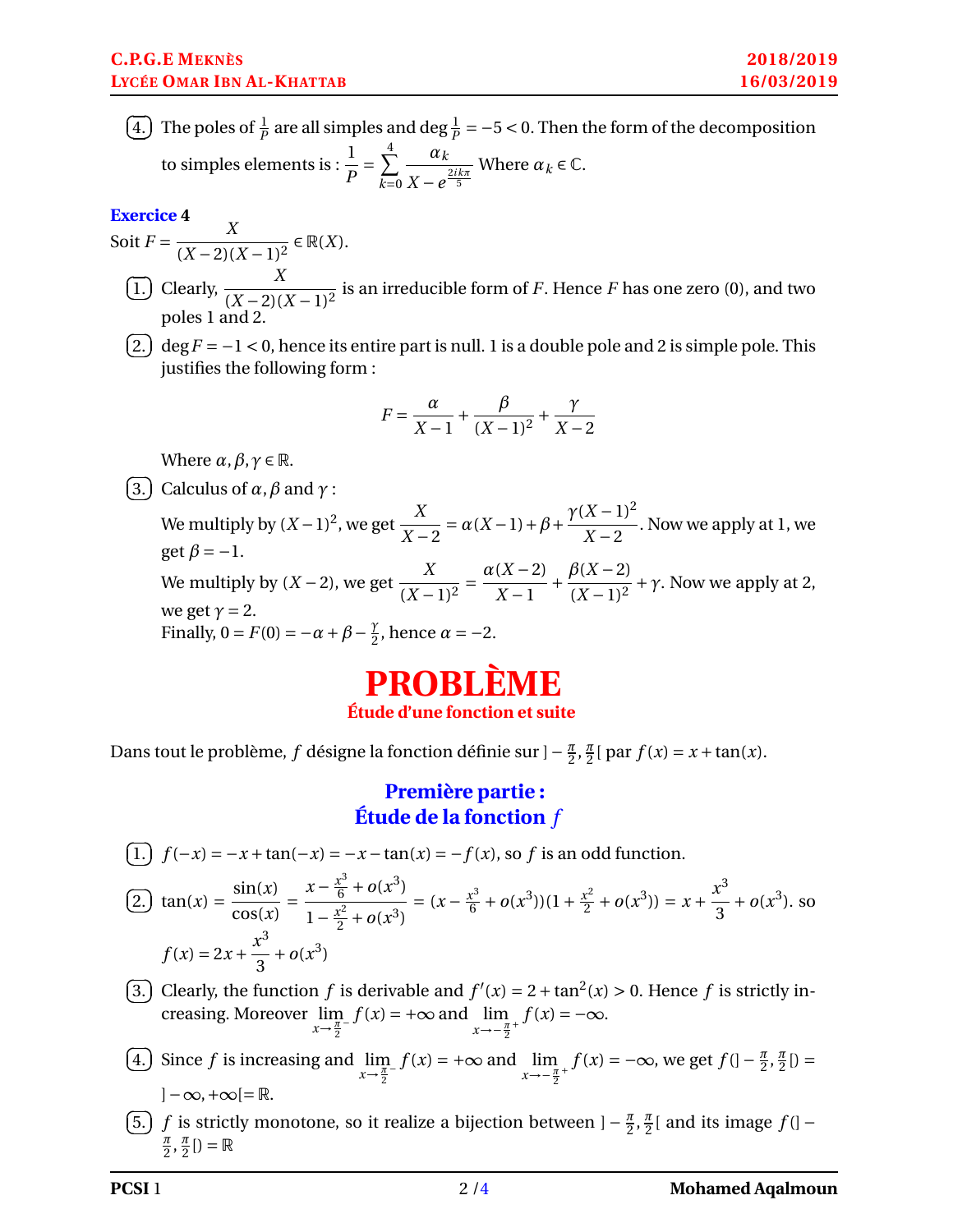$\epsilon$ ✝ 6. The function *f* is of the class  $\mathscr{C}^{\infty}$ , and  $(\forall x \in ]-\frac{\pi}{2}$  $\frac{\pi}{2}, \frac{\pi}{2}$  $\frac{\pi}{2}$ []  $f'(x) \neq 0$ , so *g* is also of the class  $\mathscr{C}^{\infty}$ . In particular *g* has a DL<sub>2</sub>(0). Now set  $g(x) = a + bx + cx^2 + o(x^2)$ . Since  $(g \circ f)(x) = x$ , we get  $a + b(2x) + c(2x)^2 + o(x^2) = x + o(x^2)$  that is  $a + 2bx + 4cx^2 + o(x^2) = x + o(x^2)$ . It follows that  $a=0, b=\frac{1}{2}$  $\frac{1}{2}$  and *c* = 0. Thus *g*(*x*) =  $\frac{1}{2}$  $\frac{1}{2}x + o(x^2)$ .

### **Deuxième partie : Étude asymptotique d'une suite**

On rappelle que *g* désigne la fonction *f* <sup>−</sup><sup>1</sup> définie dans la première partie du problème.

Pour  $n \in \mathbb{N}$ , on pose  $u_n = g(n)$ .

- $\overline{C}$ ✝ 7.) For  $n \in \mathbb{N}$ , we have  $u_n = g(n) = f^{-1}(n)$ , hence  $f(u_n) = n$  that is  $u_n + \tan(u_n) = n$ .
- $\overline{G}$ ✝ 8. For  $n \in \mathbb{N}$ , we have  $u_n + \tan(u_n) = n$ , so  $u_n - n = \tan(u_n)$ . Since  $u_n \in \left(-\frac{\pi}{2}\right)$  $\frac{\pi}{2}, \frac{\pi}{2}$  $\frac{\pi}{2}$ [, we get  $u_n = \arctan(\tan(u_n)) = \arctan(u_n - n).$
- $\epsilon$ ✝ 9. For  $x \in \mathbb{R}^*_+$ , set  $h(x) = \arctan(x) + \arctan(\frac{1}{x})$ . *h* is derivable on  $\mathbb{R}^*_+$ , and for any  $x \in \mathbb{R}^*_+$ ,  $f'(x) = 0$ , so *f* is a constant function. Thus, for any  $x \in \mathbb{R}^*_+$ ,  $f(x) = f(1) = \frac{\pi}{2}$ 2

$$
\boxed{10.} \quad u_n = \arctan(n - u_n) = \frac{\pi}{2} - \arctan\left(\frac{1}{n - u_n}\right)
$$
\n
$$
\boxed{11.} \quad \text{Since } u_n \in ] -\frac{\pi}{2}, \frac{\pi}{2}[, \text{ we have } n - \frac{\pi}{2} \le n - u_n, \text{ so } \lim_{n \to +\infty} (n - u_n) = +\infty. \text{ In particular}
$$
\n
$$
\arctan\left(\frac{1}{n - u_n}\right) \sim \frac{1}{n - u_n}. \text{ On other hand } \frac{n - u_n}{n} = 1 - \frac{u_n}{n} \to 1 \text{ that is } n - u_n \sim n. \text{ Thus}
$$
\n
$$
\arctan\left(\frac{1}{n - u_n}\right) \sim \frac{1}{n - u_n} \sim \frac{1}{n}, \text{ i.e } \arctan\left(\frac{1}{n - u_n}\right) = \frac{1}{n} + o(\frac{1}{n}).
$$
\n
$$
\boxed{12.} \quad u_n = \frac{\pi}{2} - \arctan\left(\frac{1}{n - u_n}\right) = \frac{\pi}{2} - \frac{1}{n} + o(\frac{1}{n}).
$$
\n
$$
\boxed{13.}
$$
\n
$$
\boxed{13.1} \quad \text{We have } \arctan'(x) = \frac{1}{1 + x^2} = 1 - x^2 + o(x^2), \text{ hence } \arctan(x) = \arctan(0) + x - \frac{x^3}{3} + o(x^3) = x - \frac{x^3}{3} + o(x^3).
$$

 $\overline{G}$ ✝  $\overline{13.2}$  We have

$$
\frac{1}{n-u_n} = \frac{1}{n} \frac{1}{1-\frac{u_n}{n}} = \frac{1}{n} \left( 1 + \frac{u_n}{n} + \frac{u_n^2}{n^2} + o\left(\frac{u_n^2}{n^2}\right) \right) = \frac{1}{n} + \frac{u_n}{n^2} + \frac{u_n^2}{n^3} + o\left(\frac{u_n^2}{n^3}\right)
$$

And by the question 12, we have  $u_n = \frac{\pi}{2}$  $rac{\pi}{2} - \frac{1}{n}$  $\frac{1}{n}$  +  $o(\frac{1}{n})$  $\frac{1}{n}$ ), so

$$
\frac{u_n}{n^2} = \frac{\pi}{2n^2} - \frac{1}{n^3} + o(\frac{1}{n^3})
$$

On other hand, since  $\frac{u_n}{2}$  $rac{u_n}{n^3} \sim \frac{\pi}{2n}$  $\frac{1}{2n^3}$ , we get

$$
\frac{u_n}{n^3} = \frac{\pi^2}{4n^3} + o(\frac{1}{n^3})
$$

Also, it is easy to see that *o*(  $u_n^2$  $\frac{u_n^2}{n^3}$ ) =  $o(\frac{1}{n^3})$  $\frac{1}{n^3}$ ). Hence

$$
\frac{1}{n-u_n} = \frac{1}{n} + \frac{\pi}{2n^2} - \frac{1}{n^3} + \frac{\pi^2}{4n^3} + o(\frac{1}{n^3}) = \frac{1}{n} + \frac{\pi}{2n^2} + \frac{\pi^2 - 4}{4n^3} + o(\frac{1}{n^3})
$$